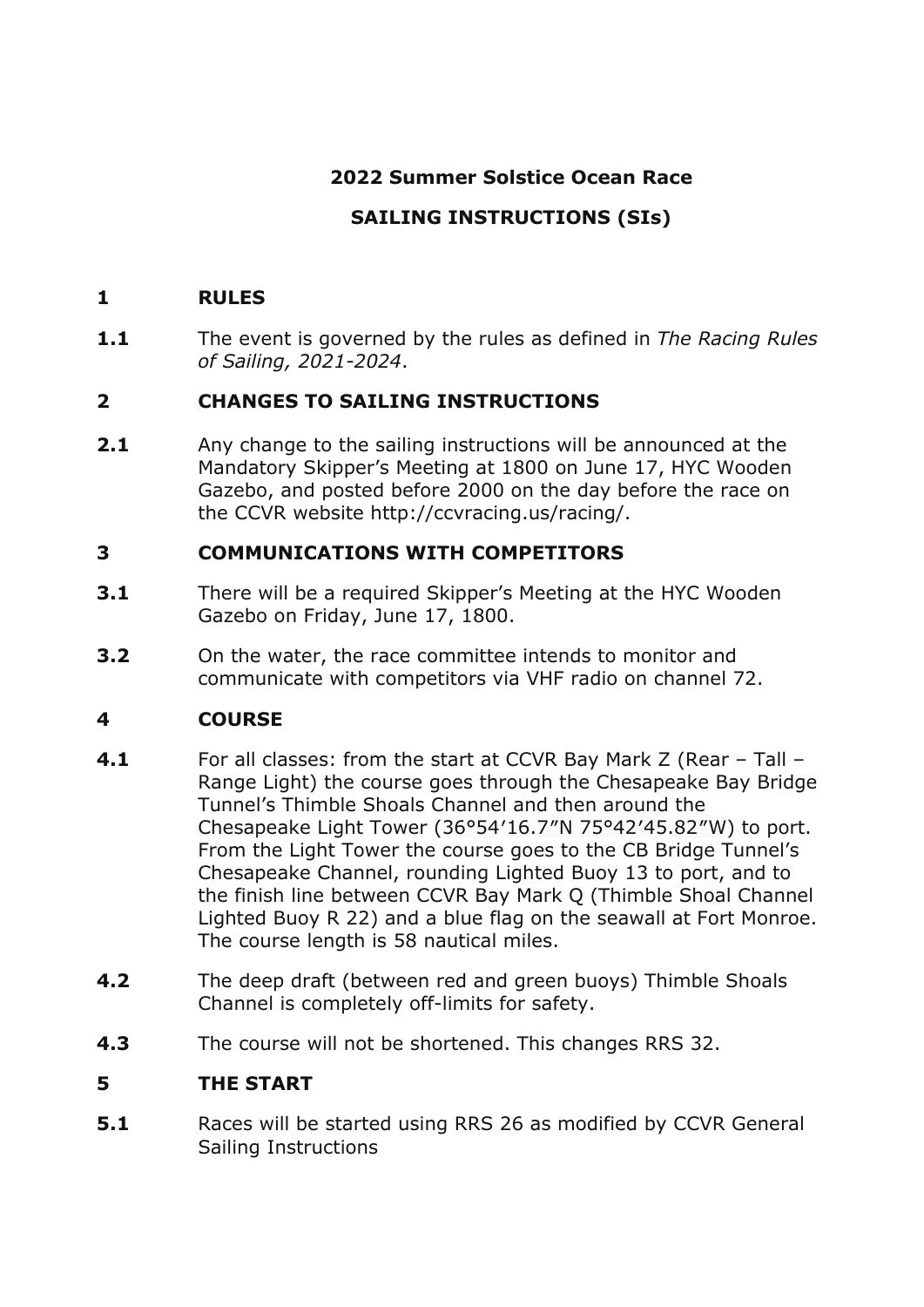**5.2** Races will be started in the following sequence using a rolling start:

PHRF A (CR rating): Warning Signal at 0800

PHRF B and C (CR rating)

ORC Cruising Spinnaker

- **5.3** The starting line is between a staff displaying an orange flag on the RC vessel at the starboard end and the course side of the port-end starting mark, CCVR Bay Mark Z.
- **5.4** Boats whose warning signal has not been made shall avoid the starting area during the starting sequence for other races.
- **5.5** A boat that does not start within 10 minutes after her starting signal will be scored Did Not Start without a hearing. This changes RRS A5.1 and A5.2.

#### **6 THE FINISH**

- **6.1** The finish line is between CCVR Bay Mark Q (port) and a staff displaying a blue flag on the adjacent seawall at Fort Monroe (starboard).
- **6. 2** When within ¼ mile of the finish line, contact the RC on channel 72 and announce your boat's name and sail number.
- **6.3** If the race committee is absent when a boat finishes, she shall report her finishing time, and her position in relation to nearby boats, to the race committee (Bobby Whitehouse, 757-218-9376, bobby whitehouse@me.com) at the first reasonable opportunity.

### **7 TIME LIMIT**

**7.1** The time limit for all fleets is 2300 June 18, 2021.

### **8 HEARING REQUESTS**

- **8.1** If you have a protest, report that you have a protest to the RC on VHF 72 soon after finishing. Your written protest must be given to the RC between 1030-noon on Sunday June 19 at HYC.
- **8.2** Protest hearings will be held at 1900 on Monday, June 20 at HYC.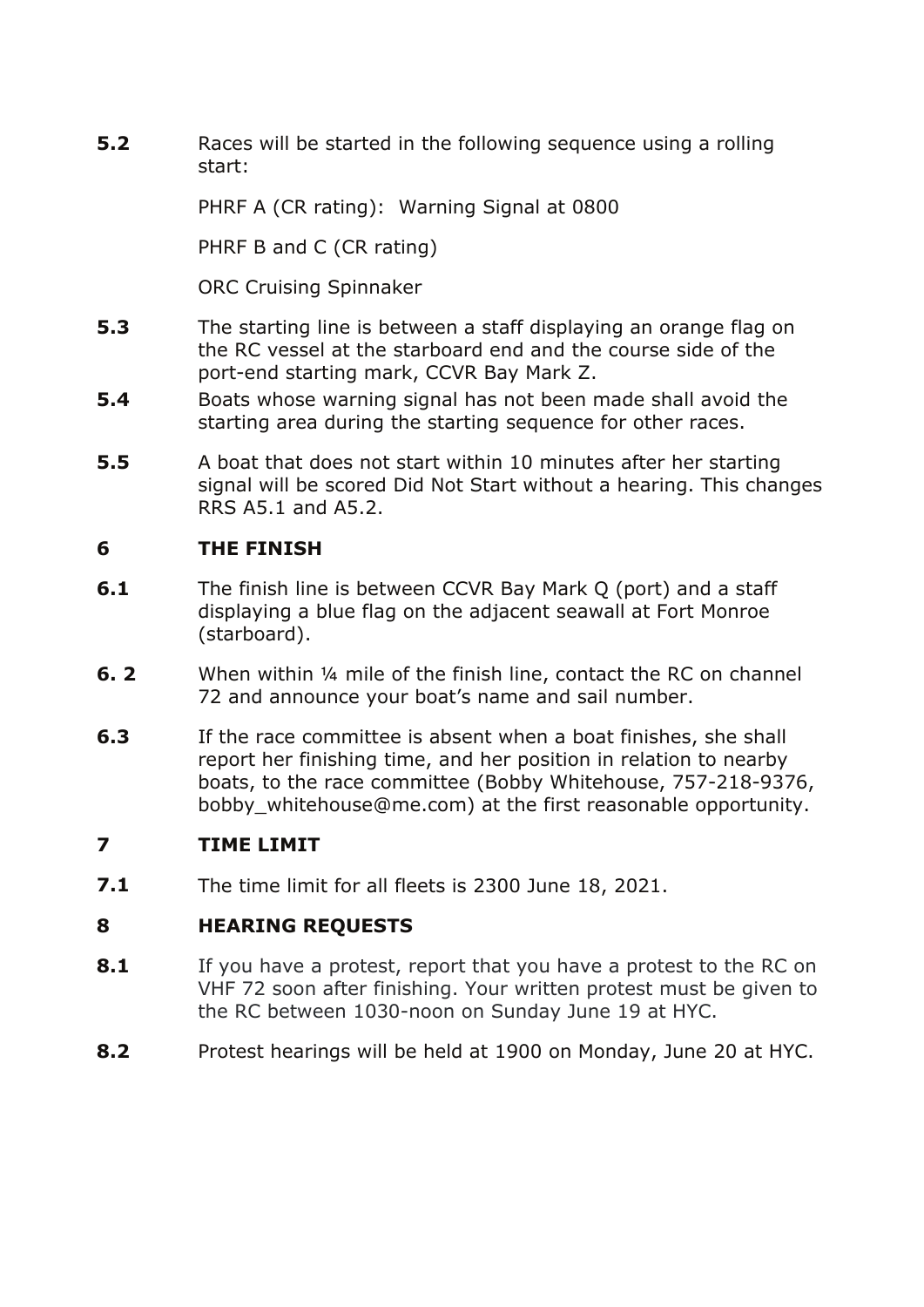#### **9 SAFETY REGULATIONS**

**9.1** All boats must meet US Sailing "Nearshore" category safety requirements. Additional safety requirements are from US Sailing (COASTAL or OFFSHORE) Safety Requirements:

> 2.5.1 – Bilge Pump - A boat shall have a permanently installed manual bilge pump of at least a 10 GPM (37.8 liter per minute) capacity and which is operable from on deck with the cabin closed with the discharge not dependent on an open hatch. Unless permanently attached to the pump, the bilge pump handle shall be securely attached to the boat in its vicinity via a lanyard or catch. A bilge pump discharge shall not be connected to a cockpit drain. The bilge pump shall not discharge into a cockpit unless that cockpit opens aft to the sea*.*

> 2.7.2 - Propulsion - A boat shall have a mechanical propulsion system that is quickly available and capable of driving the boat at a minimum speed in knots equivalent to the square root of LWL in feet (1.8 times the square root of the waterline in meters) for 4 hours.

> 3.1.1 – PFDs - Each crewmember shall have a life jacket that provides at least 33.7lbs (150N) of buoyancy, intended to be worn over the shoulders (no belt pack), meeting either U.S. Coast Guard or ISO specifications. Alternatively, each crewmember shall have an inherently buoyant off-shore life jacket that provides at least 22lbs (100N) of buoyancy meeting either U.S. Coast Guard or ISO specifications.

> 3.1.4 – Harness - Each crewmember shall have a safety harness and compatible safety tether not more than 6'7" (2m) long with a minimum tensile strength of 4500 lb. (20kN). The tether shall have a snap hook at its far end and a means to quickly disconnect the tether at the chest end.

3.22 – Plugs - A boat shall carry soft plugs of an appropriate material, tapered and of the appropriate size, attached or stowed adjacent to every through-hull opening.

3.7.1 - MOB Rescue - A boat shall carry a Lifesling or equivalent man overboard rescue device equipped with a self-igniting light stored on deck and ready for immediate use.

3.14 – GPS - A boat shall carry a GPS receiver.

3.15 – MOB Recorder - A boat shall carry an electronic means to record the position of a man overboard within ten seconds. This may be the same instrument listed in 3.14.

3.2.1 – Jacklines - A boat shall carry jacklines with a breaking strength of at least 4500 lb. (20kN) which allow the crew to reach all points on deck, connected to similarly strong attachment points, in place while racing.